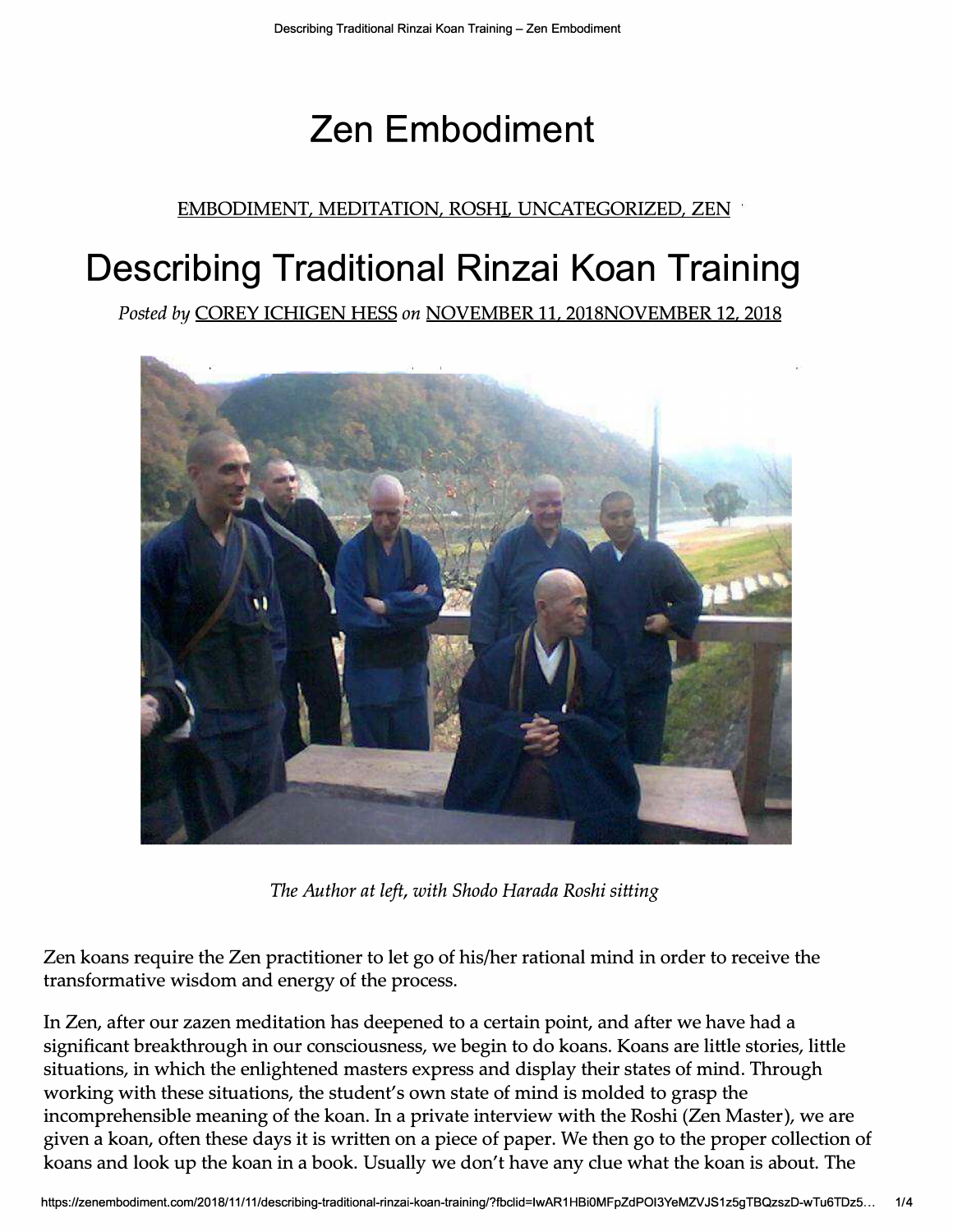subject might be a small meeting between people. It might be a question and an answer. Usually we don't have any idea what the question is, let alone the answer. Here is a fairly straightforward example from the Blue Cliff Record:

#### *Fifth Case: Hsueh Feng's Grain of Rice*

*Hsueh Feng, teaching his community, said, "Pick up the whole great earth in your fingers, and it's as big as* **a** *grain of rice. Throw it down before you: if, like* **a** *lacquer bucket, you don't understand, I'll beat the drum to call everyone to look."* 

After we look this koan up, we then have to find the answer to the koan and bring it to the Roshi later that day. Immediately our clinging, searching mind grasps onto it. Maybe we go back to our smart analytical mind from college. We think we11 outsmart those old men in the stories. We get excited. We take in our answer to sanzen (private interview) and the Roshi just scowls at us and tells us to not use our brains. To be **more real.** And just like all of the other koans, we cannot solve this one by being rational. We cannot solve it by being smart-can't figure it out. The Roshi will not allow us to be mental in our understanding of the answer. Ten thousand times he tapped his head with his stick and said to me, "Isn't here." Even if we give the proper answer, he will not allow it if it comes from a mental idea. The answer has to come from becoming the koan.

We spend all day focusing on the koan. Raking leaves, working on the koan. Making plum pickles, working on the koan. Sometimes they leave one crying for days. Or feeling very strange. Two or three times a day we have to go see the Roshi and try to speak about it, or act out, or give some kind of answer. But the key to finding the answer is that the answer also is aligned with this great life energy, this Source of the universe. So we are simultaneously diving into what is most essential, what is our most basic innate truth of being alive. While at the same time holding a question out there (the koan) to allow it mold us. So, it requires being skillful enough **to hold both things at once.** 

The koans, if done right, are tools to allow us to align with our original nature in all situations. Bringing our most basic truth to the world of dualism. If we discover the answer to the particular koan, we also more profoundly understand a universal truth. The koans are a process. We do not really pass koans. We go through the process of a koan.

Later, when all of our intellectual grasping is exhausted and we are totally absorbed in the koan, something cellular changes within us. We think we've been working on the koan, but the koan has really been working on us. A door opens within us, and the koan reveals something unknown, a light enters from some impossible place. We may be walking along, carrying wood for the bath fire, and our experience of reality matures in some profound unexpected way. It is as if we've died into the koan, and been reborn through it.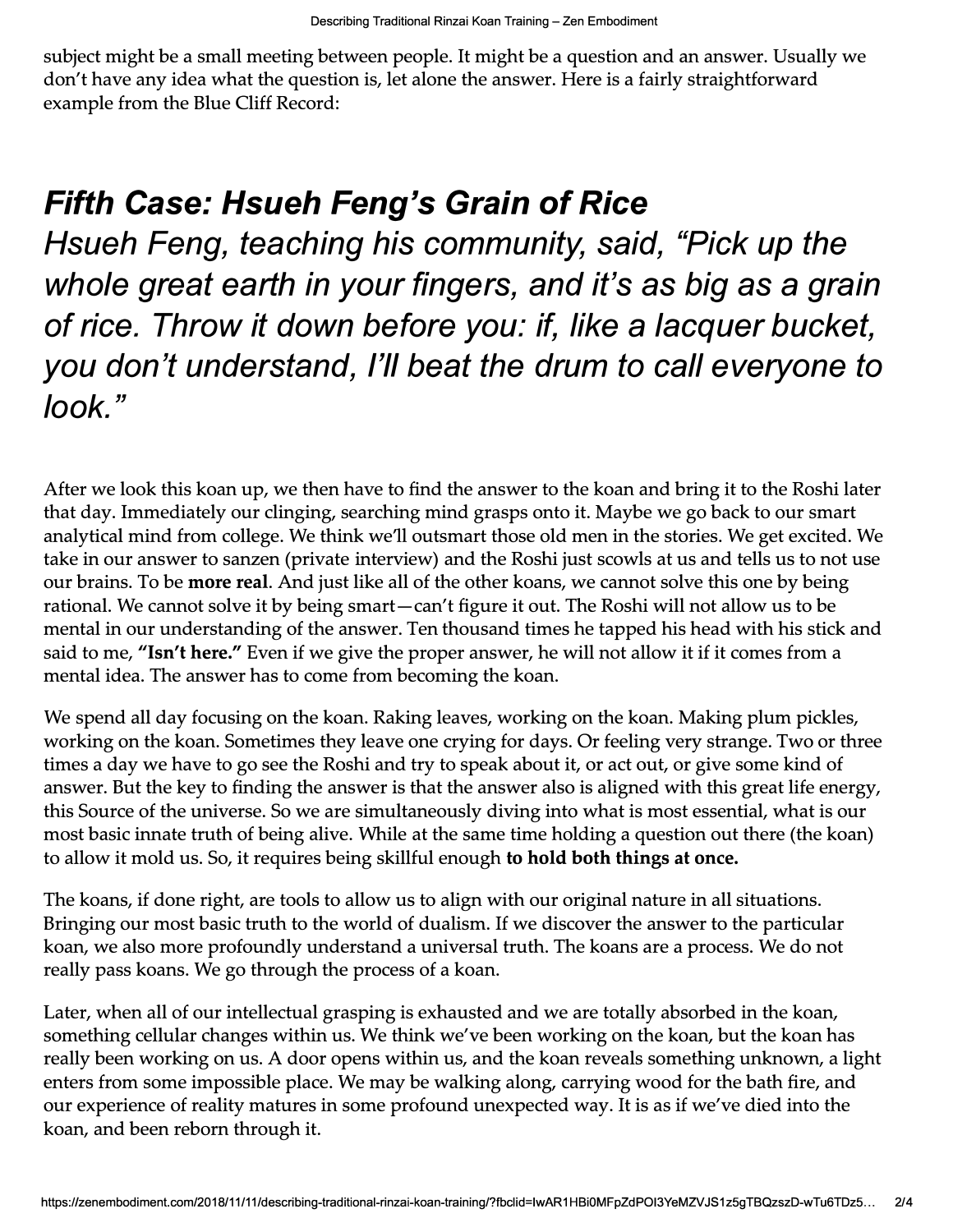We go into the Roshi and something has fundamentally changed. He can tell immediately as we enter the room. We've somehow been cultivated by the field of information, the essence, of the koan. We have not solved the koan. The koan has emerged through us. We have become the koan.

Then, after we have gone through the initial process of the koan, the Roshi tells us to bring in a poem, or Go (Capping phrase) to clarify our koan understanding further. We are then given the task of searching through a huge tome of a book to find a poem connected to the koan we felt like we just killed ourselves getting through! We had just let go of our brain, and now we have to function with it!

The hours of the monastery are tight. We get up at 3:30am. Go to bed about 11pm. The day is packed. There is a short time when we are waiting for the interview with the Roshi to look up poems. Or we get up extra early to look for a poem to bring the Roshi. The name of the huge book is *Zen Sand.* The title refers to the act of searching through the grains of sand to find the gold specks hidden amongst the sand. Examples of the capping phrases are:

### *14.549 'White Sea grasses in* **a** *light breeze, autumn river dusk, By the old banks,* **a** *boat returns swathed in mist. 'v Or:*

## *10.83 'My bamboo hat is weighed down with Wu mountains snow, My shoes are scented with flowers from the fields of Chu'u. 'vi*

You may say, "What the heck do these mean?!" Some are archaic references to something we as Westerners will never understand unless we grew up immersed in Confucian Scholarship. Others are Chinese colloquialisms equivalent to, "You must get your ducks in a row" or "You get what you pay for."

So, we don't know the references. We don't know the colloquialisms. Yet we are feverishly going through this book, at 2am, with no idea what we are looking for. It is like we are attempting to read a book in Farsi. But, we have had an opening with the koan. Something mysterious has seeped its way into our consciousness. Something that needs ripening—needs clarification. We are walking through the dark, but an inner illumination shows the way. And this mysterious light becomes the guide we use to zero in on the truth being expressed through the unique flavor of this koan.

Running back to the wansubeya (big pantry beside the kitchen) at 3pm while others are in sanzen (private interview) to look up a poem. Not knowing the answer. Not knowing the question. Searching through this book madly, needing an answer to take in to see the Roshi. But somehow there is a feeling, a strange clarification that occurs, going through the book, page after page, and then you come across one, and your whole body responds. You break out in sweat. There is something unmistakably resounding, and a new door has opened. Sitting there beside the fermenting pickles, it is as if our internal universe completely reorganizes. The organizing energy of the truth of the koan reformulates our consciousness.